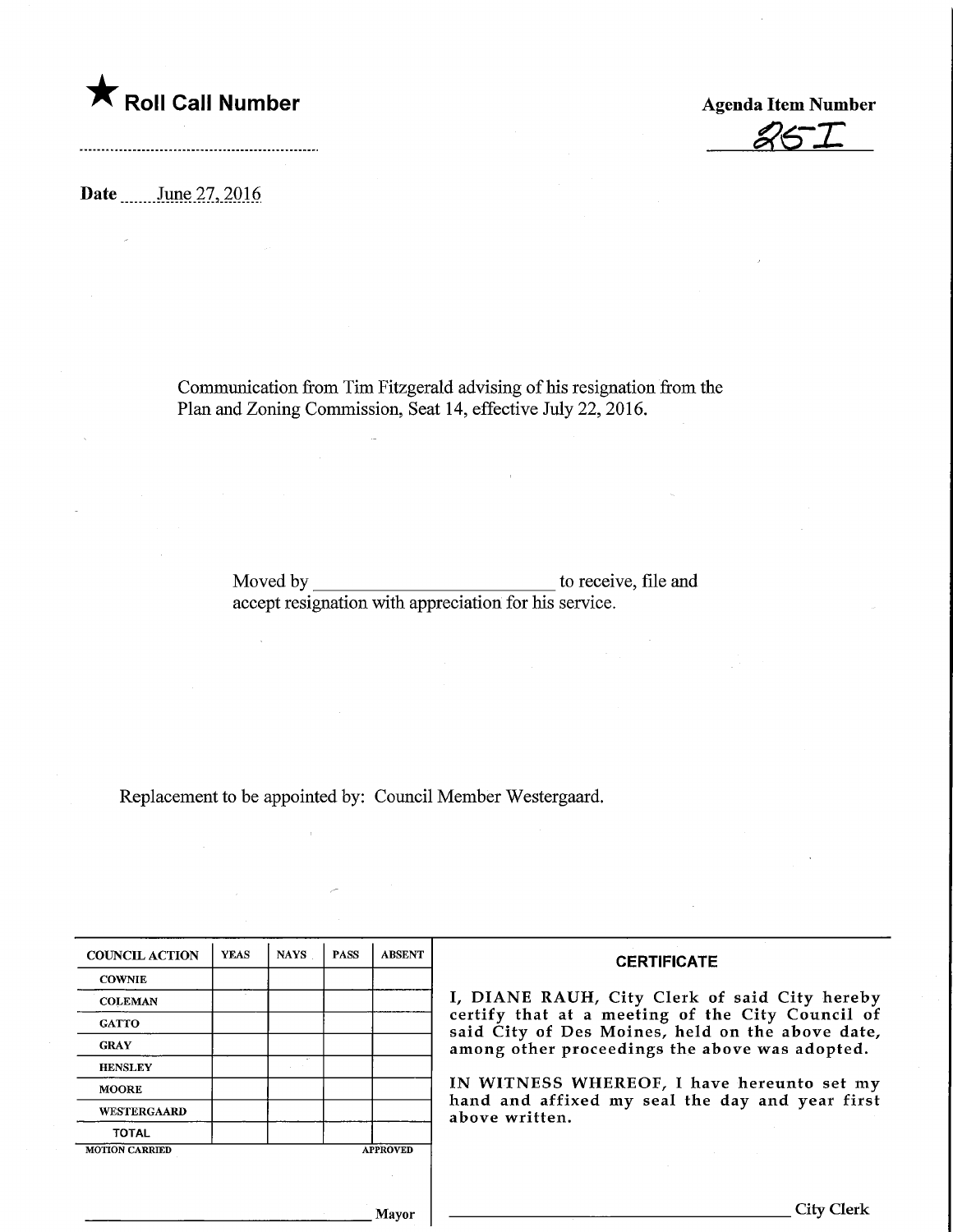## Rauh, Diane I.

**To:** Rauh, Diane I.<br> **Subject:** Subject: FW: Planning FW: Planning and Zoning- Tim Fitzgerald

---------- Forwarded message ----------From:  $\langle k \text{fitzg1770} \langle \omega \text{aol.com} \rangle$ Date: Thu, Jun 23, 2016 at 7:28 PM Subject: Planning and Zoning- Tim Fitzgerald To: giones@dunbariones.com Cc:  $\overline{\text{loegatto}(\text{admgov.org, mgludwig}(\text{admgov.org})}$ 

June 23,2016

Mr.Chair

Please accept my resignation for my seat on the Planning and Zoning Commission. I would like to serve out next month and end my term effective July 21st following our scheduled meeting.

It has been my pleasure and honor to serve with this committee the last six years and hope that I may have been helpful in the decisions that this body has been tasked with. Special thanks to Mike and all the staff, it has been a truly amazing experience to work with a group of such dedicated and talented people, and hope that our paths cross again.

Respectively,

Tim Fitzgerald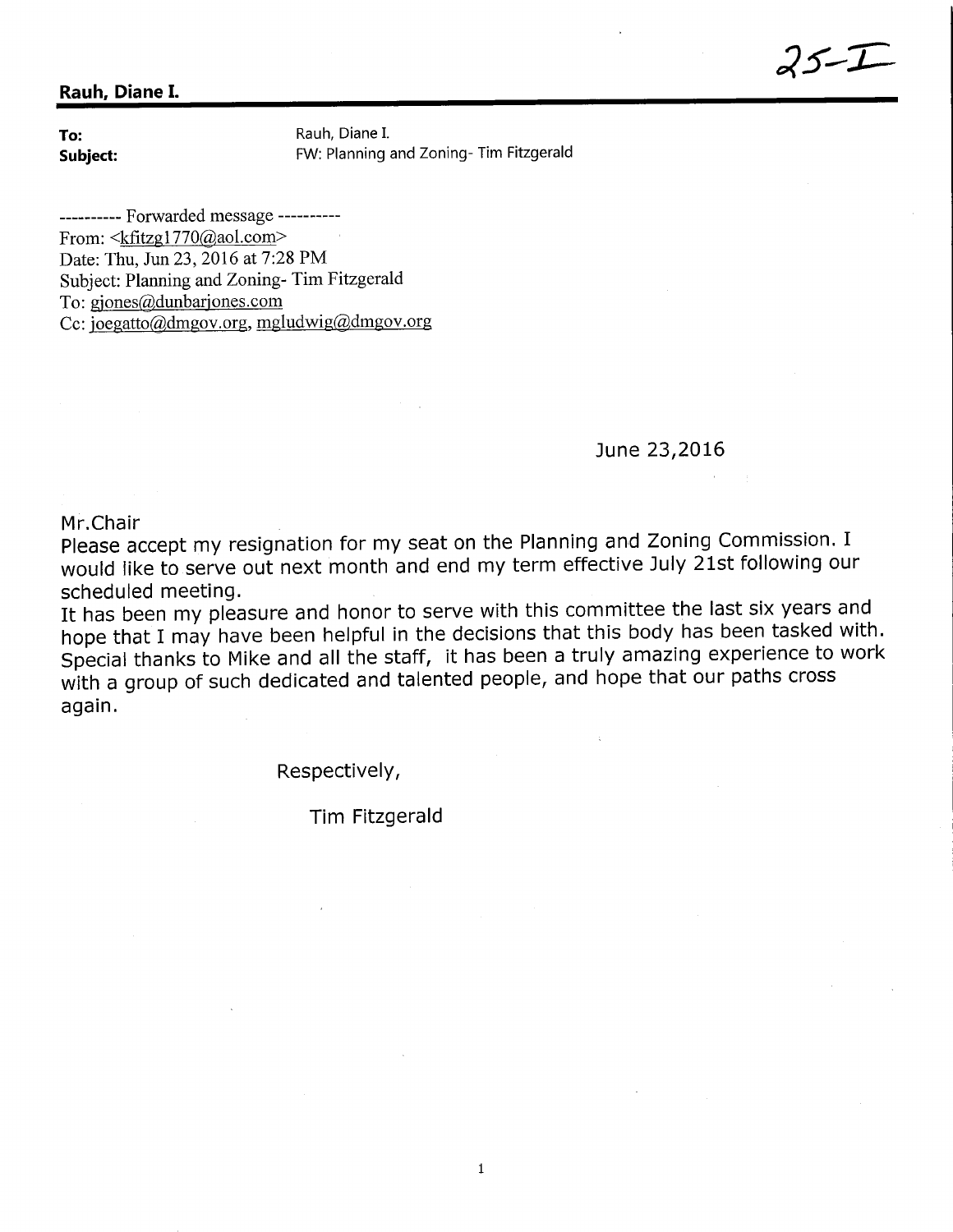$25$  $\pm$ 

## City of Des Moines, Iowa Boards and Commissions Board Composition

## Plan and Zoning Commission

| Description:   | Oversees the preparation and administration of the Comprehensive Plan, zoning, long-range<br>planning, subdivision, and public improvements as defined by codes; sets policy; and<br>determines plan and zoning requirements. Iowa Code Section 414.6 |
|----------------|-------------------------------------------------------------------------------------------------------------------------------------------------------------------------------------------------------------------------------------------------------|
| Staff contact: | Erik Lundy (283-4144)                                                                                                                                                                                                                                 |
| Term length:   | Five years                                                                                                                                                                                                                                            |
| Expiration:    | First Monday in July                                                                                                                                                                                                                                  |
| Meetings:      | 5:30 PM and 6:00 PM, First and third Thursdays of each month, Informational meeting - 5:30<br>PM when (scheduled); actual meeting 6:00 PM Public Hearings                                                                                             |
| Location:      | 1000 Grand Avenue                                                                                                                                                                                                                                     |
|                | Central Library, First Floor, Room: Rooms 2 & 3                                                                                                                                                                                                       |
| Requirements:  | GENDER BALANCE REQUIRED - Fifteen members qualified by knowledge or experience<br>to act in matters pertaining to the development and execution of a city plan; no member may<br>hold an elective office in the municipal government.                 |
|                |                                                                                                                                                                                                                                                       |

Prof. requirements:

|                                      | <b>Member Information</b>    |                                                        |
|--------------------------------------|------------------------------|--------------------------------------------------------|
| Francis Boggus                       | $(C): 515822 - 1434$         | 7/6/2020<br>Term expires:<br>Took office:<br>2/22/2016 |
| 3009 45th Street<br>Des Moines 50310 | (D): 515 822-1434<br>$(E)$ : | 1 - Ward 1<br>Appointed by:                            |
|                                      | (W): 515 822-1434            | Residing in Ward: 1                                    |
|                                      |                              | Eligibility:<br>Eligible for reappointment             |
| Seat: 08 - Citizen of DM             |                              | Gender:<br>Male                                        |
| Dory L Briles                        | $(C)$ :                      | 7/1/2019<br>Term expires:                              |
| 3501 SW 33rd Street                  | (D): 515 778-4732            | Took office:<br>12/3/2012                              |
| Des Moines 50321                     | (E): 515 256-7949            | Appointed by:<br>6 - At Large B - Coleman              |
|                                      | $(W)$ :                      | Residing in Ward: 3                                    |
|                                      |                              | Eligibility:<br>Eligible for reappointment             |
| Seat: 07 - Citizen of DM             |                              | Gender:<br>Female                                      |
| Jo Anne Corigliano                   | $(C)$ :                      | 7/1/2018<br>Term expires:                              |
| 2611 S.E. 7th                        | $(D)$ :                      | Took office:<br>1/28/2008                              |
| Des Moines 50315                     | (E): 515 243-7738            | Appointed by:<br>$4 - Ward 4$                          |
|                                      | (W): 515 000-0000            | Residing in Ward: 4                                    |
|                                      |                              | Eligibility:<br>Eligible for reappointment             |
| Seat: 15 - Citizen of DM             |                              | Gender:<br>Female                                      |
| David Courard-Hauri                  | $(C): 515868-1707$           | 7/1/2017<br>Term expires:                              |
| 1112 29th Street                     | (D): 515 277-6885            | 1/25/2016<br>Took office:                              |
| Des Moines 50311                     | $(E)$ :                      | Appointed by:<br>7 - Mayor                             |
|                                      | $(W)$ :                      | Residing in Ward: 3                                    |
|                                      |                              | Eligible for reappointment<br>Eligibility:             |
| Seat: 02 - Citizen of DM             |                              | Gender:<br>Male                                        |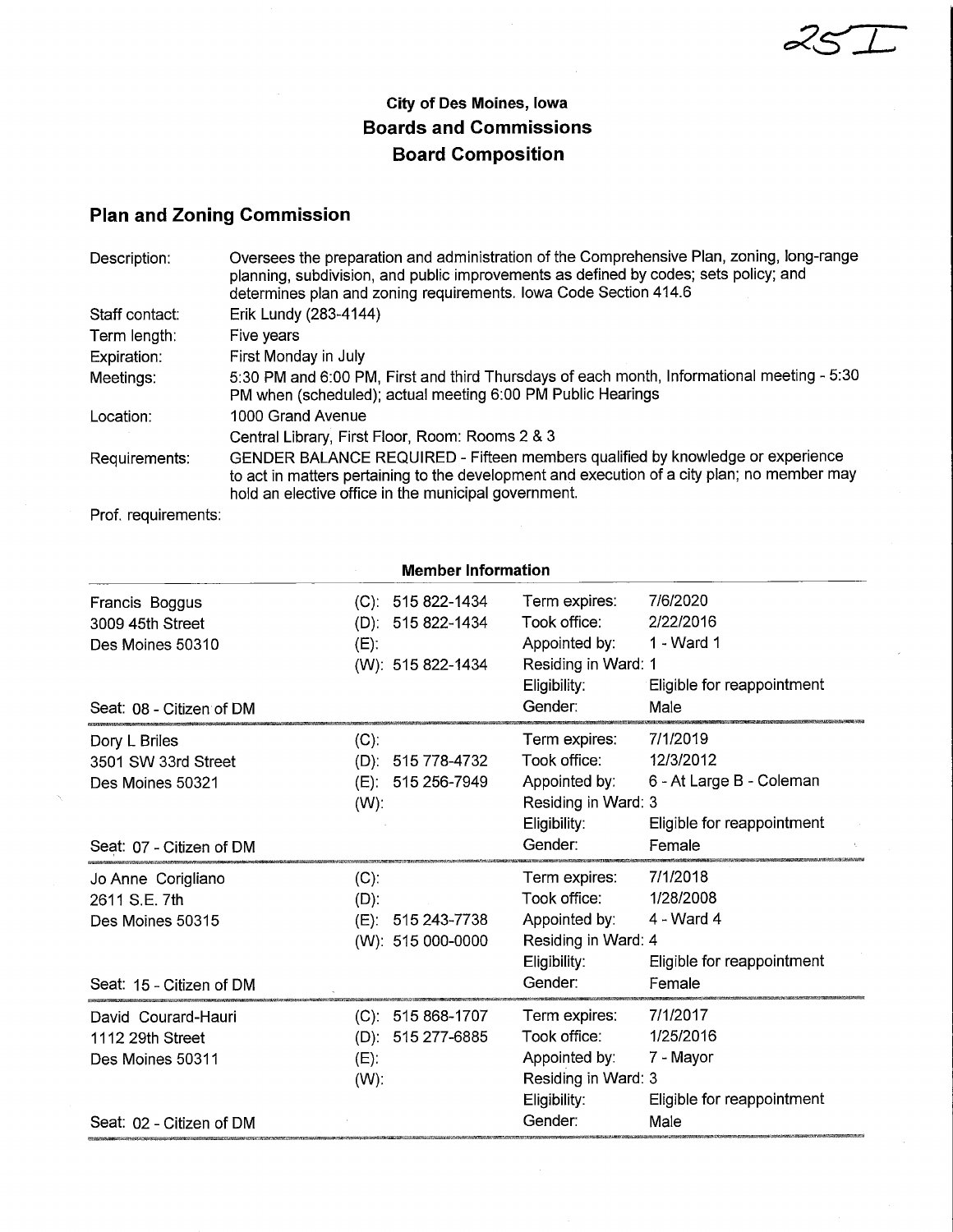Board Composition June 24, 2016 Page 2 of 3

J

|                                                                                                      | <b>Member Information</b>                                              |                                                                                                  |                                                                                                             |
|------------------------------------------------------------------------------------------------------|------------------------------------------------------------------------|--------------------------------------------------------------------------------------------------|-------------------------------------------------------------------------------------------------------------|
| Jacqueline R Easley<br>3113 Southern Hills Drive<br>Des Moines 50321<br>Seat: 04 - Citizen of DM     | $(C)$ :<br>$(D)$ :<br>(E): 515 243-3803<br>(W): 515 245-2194           | Term expires:<br>Took office:<br>Appointed by:<br>Residing in Ward: 3<br>Eligibility:<br>Gender: | 7/2/2012<br>7/14/2008<br>5 - At Large A - Moore<br>Eligible for reappointment<br>Female                     |
| <b>Timothy A Fitzgerald</b><br>2224 Evergreen Avenue<br>Des Moines 50320<br>Seat: 14 - Citizen of DM | $(C): 51554-5036$<br>(D): 515 243-7271<br>(E): 515 246-9855<br>$(W)$ : | Term expires:<br>Took office:<br>Appointed by:<br>Residing in Ward: 4<br>Eligibility:<br>Gender: | 7/1/2014<br>Resigned<br>effectré<br>Culu 22<br>5/9/2011<br>4 - Ward 4<br>Eligible for reappointment<br>Male |
| Jann Freed<br>3304 Terrace Drive<br>Des Moines 50312<br>Seat: 03 - Citizen of DM                     | $(C)$ :<br>(D): 515 360-5691<br>515 274-2798<br>$(E)$ :<br>$(W)$ :     | Term expires:<br>Took office:<br>Appointed by:<br>Residing in Ward: 3<br>Eligibility:<br>Gender: | 7/1/2016<br>7/15/2013<br>7 - Mayor<br>Eligible for reappointment<br>Female                                  |
| John D Hilmes<br>5115 Woodland Avenue<br>Des Moines 50312<br>Seat: 13 - Citizen of DM                | (C).<br>(D): 515 288-0145<br>(E): 515 277-1266<br>(W): 515 288-0145    | Term expires:<br>Took office:<br>Appointed by:<br>Residing in Ward: 3<br>Eligibility:<br>Gender: | 7/1/2020<br>7/26/2010<br>3 - Ward 3<br>Not eligible for reappointment<br>Male                               |
| Carolyn Jenison<br>1330 Ninth Street<br>Des Moines 50314<br>Seat: 09 - Citizen of DM                 | (C): 515 246-0167<br>(D): 515 491-0226<br>$(E)$ :<br>(W): 515 283-0940 | Term expires:<br>Took office:<br>Appointed by:<br>Residing in Ward: 1<br>Eligibility:<br>Gender: | 7/1/2021<br>6/13/2016<br>1 - Ward 1<br>Eligible for reappointment<br>Female                                 |
| Gregory C Jones<br>526 E Grand Avenue<br>Des Moines 50309<br>Seat: 01 - Citizen of DM                | $(C)$ :<br>$(D)$ :<br>515 276-0782<br>(E):<br>(W): 515 280-8026        | Term expires:<br>Took office:<br>Appointed by:<br>Residing in Ward: 4<br>Eligibility:<br>Gender: | 7/1/2012<br>9/13/2002<br>7 - Mayor<br>Not eligible for reappointment<br>Male                                |